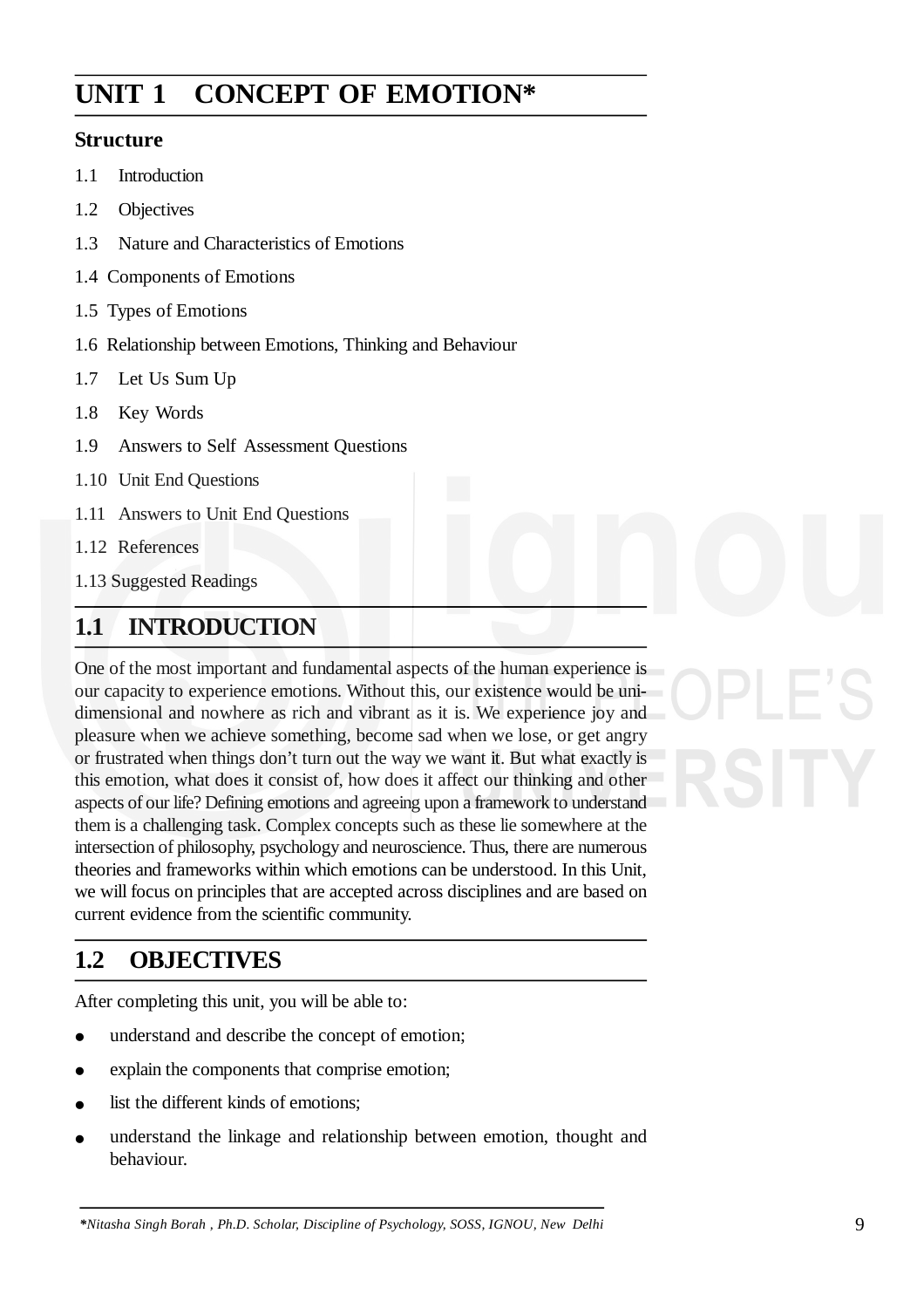### **Intelligence (EI) 1.3 NATURE AND CHARACTERISTICS OF EMOTIONS**

What is an emotion? It appears too simplistic to the common people to define it. Common emotions experienced are joy, happiness, anger, sadness, jealousy, love and so on. We eat good food and feel contented. We see a good movie and feel happy. We spend time with loved ones and feel loved. We lose a game and feel sad.

Visualize yourself in the following situations:

- You have been standing in line to collect your admission form for over two hours. Your turn is finally about to arrive after two others ahead of you when the form disbursing staff member announces his lunch break and closes the window.
- You are waiting backstage to begin your presentation to an auditorium full of students and teachers.
- You are on your way to meet a very close friend after a gap of three years during which they were living and studying abroad.
- Your favourite cricket or football team wins the world cup.

The above examples may serve as powerful reminders of intense emotions that you might have experienced routinely. In fact, looking back on your day as you read this Unit, you may be able to recognise that how you might have felt when the day began, is different from how you are feeling now. By the time you finish reading this, your emotion might have changed again. So what are these powerful, shifting states?

Emotion is a complex chain of loosely connected events that begins with a stimulus and includes feelings, psychological changes, impulses to action and specific goaldirected behaviour (Plutchik, 2001).

Woodworth (1945) defines emotion as a stirred-up state of an organism that appears as feelings to the individual himself and as a disturbed muscular and glandular activity to an external observer.

Morris (1979) states that emotion is a complex affective experience that involves diffuse physiological changes and can be expressed overtly in characteristic behavior patterns.

Thus, emotions are experienced in response to a particular internal or external event. A response of this kind involves physical arousal in the body- heart rate, blood pressure, perspiration, release of hormones etc. Secondly, a motivation to take action is activated- seeking things and activities that provide pleasure and avoiding those that give rise to pain or unpleasantness. Thirdly, emotions arise out of our sensations, perceptions and thoughts related to objects, persons and situations. It depends on how do we perceive something, think about it and interpret it. Fourthly, emotions vary in their intensity, for example, happiness can be experienced as pleasant and contented at the lower end of the continuum whereas excited and thrilled at the higher end of the continuum. Similarly being irritated and upset are the milder forms of anger whereas furious and enraged are high intensity anger feelings.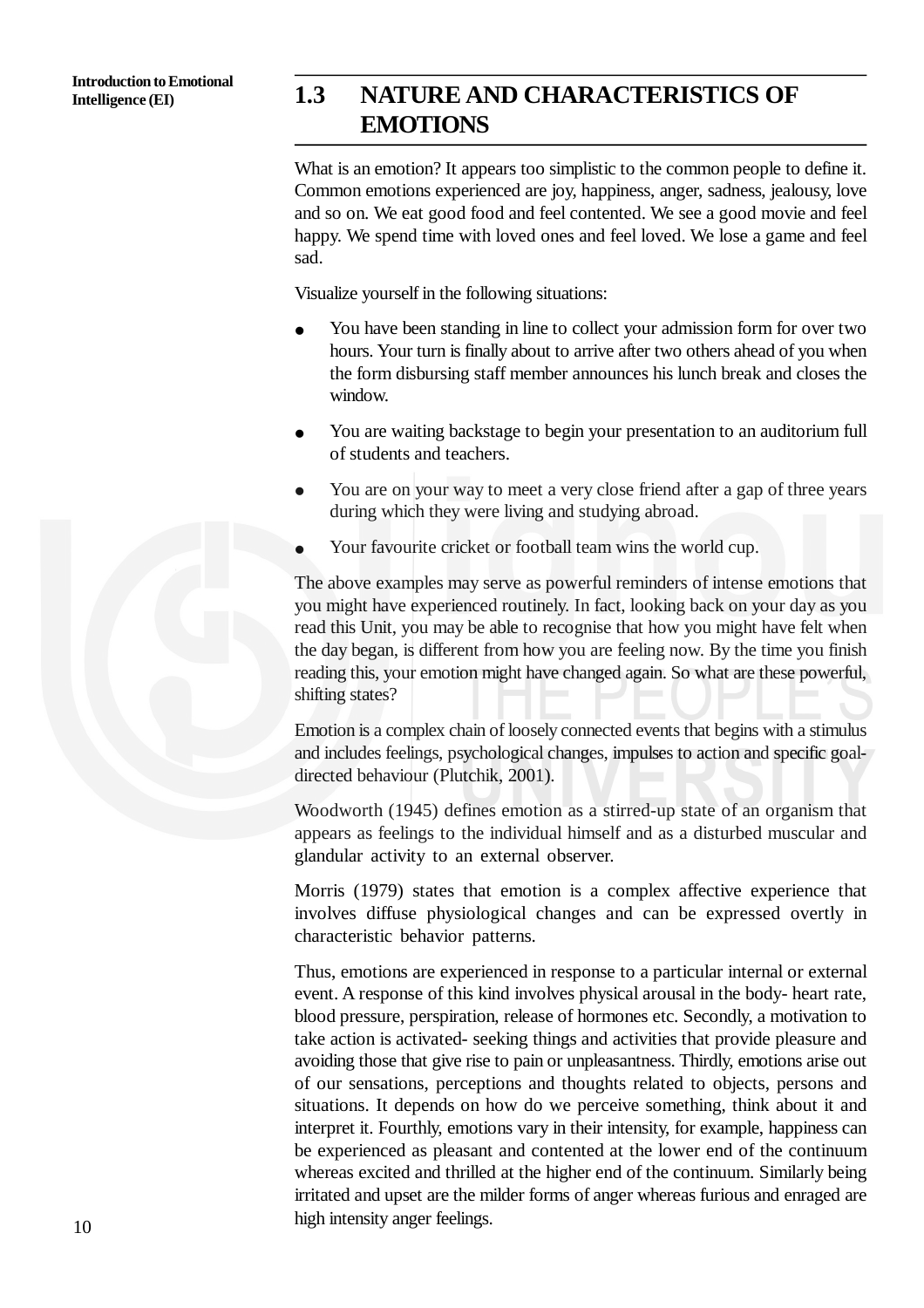Emotions can be desirable or undesirable to an individual, depending on whether the said event is perceived as 'positive' or 'negative' or performs an adaptive function for an individual. They are responsible for driving a range of human behaviours such as attacking, fleeing, self- defence, forming relationships, reproducing etc. However, some of these functions may translate into negative consequences such as 'freezing'on stage, intense expressions of anger, unwarranted aggression etc. Regardless of whether the consequences are positive or negative, emotions create significant impact when they arise and adapting to our environment demands that we understand and express emotions appropriately.

Emotions are not the same as *feelings*, even though we may use both the terms similarly. The term feeling is used to refer to a person's private emotional experience or self- perception of a specific emotion. When an event occurs, one first responds automatically at a physical level even without awareness (emotion) and then registers or evaluates this (feeling). For example, when one sees a snake nearby, their heartbeat, breathing, perspiration (physiological arousal) might increase immediately, causing the action of running away. Only later might one realise that the feeling they experienced was fear. Feelings are created by emotions. Thus, although we may use the terms emotion and feeling interchangeably in our daily lives, they differ considerably from each other.

Another related concept is *mood***.** While emotions last for short periods of time and arise in response to a particular event, moods are of lower intensity, generally last for longer periods of time, even days and may not necessarily be associated with a certain, immediate event or cause. While emotions are directed at something or someone (e.g. you are angry at your brother or you are frustrated about waiting in line), moods can arise for no apparent reason, such as waking up irritable one morning without anything unpleasant having occurred the previous day. Nevertheless, moods are important because they too influence our actions. For example, wanting to socialise more with friends when in a good mood and avoiding social situations when feeling low over the weekend.

### **1.3.1 Functions of Emotions**

Emotions matter. They provide information to us and serve certain purpose. They became part of the human experience and have continued to remain so because of the functions they perform. Each function is associated with a certain utility or role.

**Intrapersonal functions:** This domain refers to the functions that emotions serve within individuals. They help one guide behaviour and make decisions, so that we can survive as well as function as human beings. For instance, they inform us when to fight and when to leave a dangerous situation. Feeling respect for oneself encourages one to care and look after oneself. Happiness promotes creative thinking and expands our focus to allow new ideas and small details to be noticed (Fredrickson & Losada, 2005). Even mild sadness contributes to more realistic thinking and improves judgment by encouraging us to scan information more carefully and thoroughly (Kalat, 2017)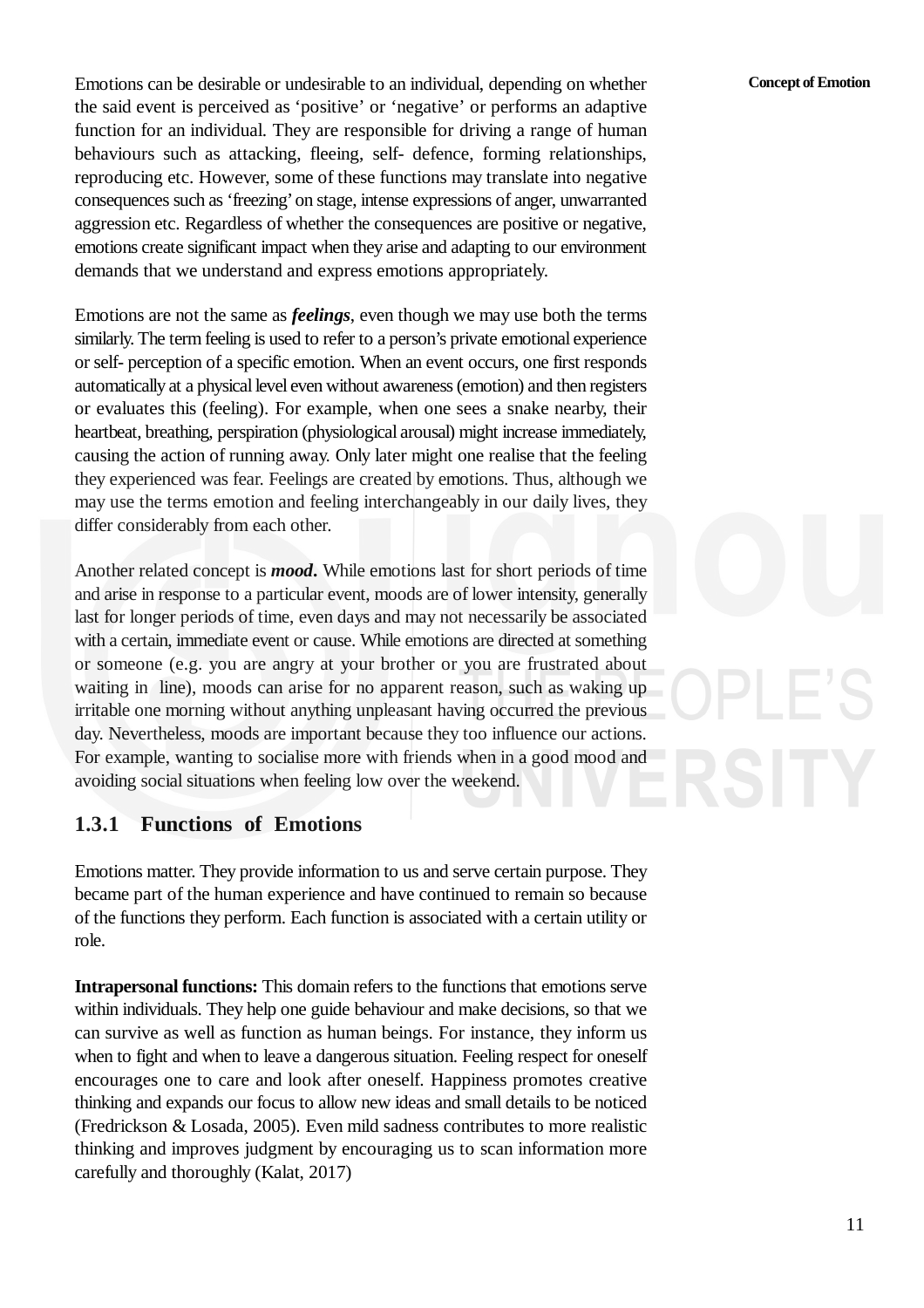**Introduction to Emotional Intelligence (EI)**

**Interpersonal functions:** These functions are performed by emotions between individuals. The act of expressing emotions serves as an indication or signal to others about how one might feel about them or the relationship, what one's intentions might be and what one's needs might be. Displaying a positive facial expression such as a smile usually encourages other people to approach us. Showing sadness may stimulate others to show empathy or sympathy. Emotional expression is thus an important communication and relationship management tool. In fact, as early as 1872, Darwin identified that emotional communication aids the survival of the human species by enabling the reading of signs of impending aggression in others or warning others of a threat by displaying fear (Nolen-Hoeksema et al., 2009).

**Social and cultural functions:** This dimension has to do with how emotions contribute to the construction and maintenance of societies and cultures. Emotions such as trust often act as a social glue that keeps groups together. Cohesive groups in turn form societies and evolve their own distinct cultures. On their part, cultural codes inform individuals and groups about specific display rules that exist for emotional expression. For example, men are often conditioned to only display certain emotions such as anger and aggression, while showing "softer" emotions such as sadness is discouraged in eastern cultures. Certain work places are driven by unspoken rules about whether certain emotions such as affection are appropriate for display in work related contexts.

#### **Self Assessment Questions 1**

1. Define emotion.

| 2. | What is the difference between emotion, feeling and mood? |  |
|----|-----------------------------------------------------------|--|
|    |                                                           |  |
| 3. | What are the interpersonal functions of emotions?         |  |
|    |                                                           |  |
|    |                                                           |  |

## **1.4 COMPONENTS OF EMOTIONS**

Emotions can be viewed as having five components.

1. *Affective*: also referred to as a conscious, subjective feeling. Individuals monitor their internal, felt states and recognise what they are feeling.

............................................................................................................

2. *Cognitive*: involves describing or assigning meaning to the emotion. Thus, thinking about a feeling is very different from the actual feeling. Individuals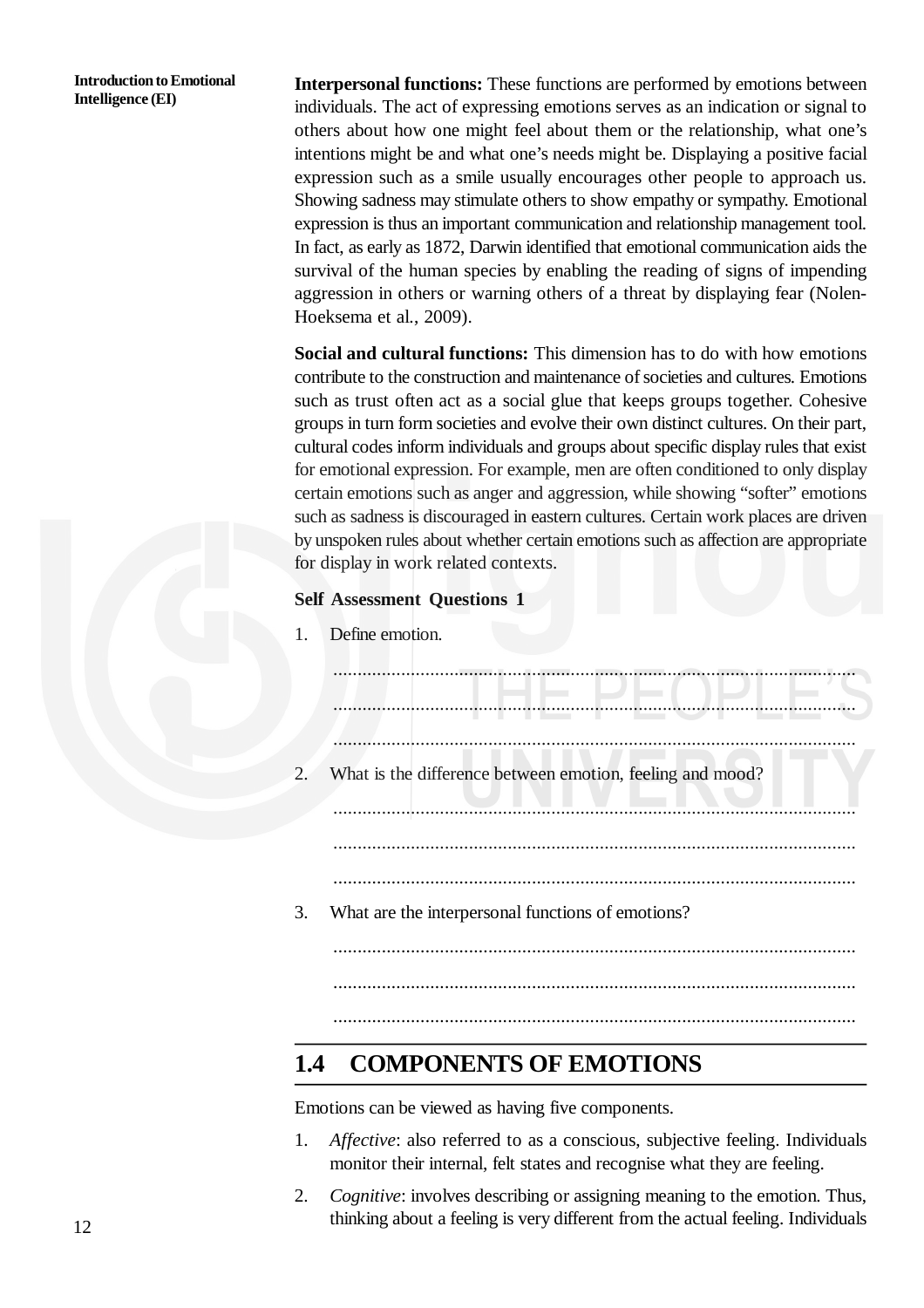try to understand the reason behind why something is happening and try to judge how an event might impact them.

- 3. *Physiologic*: bodily reactions such as palms sweating upon feeling anxious.
- 4. *Motivational*: Going toward or away from an action or person. This component is also referred to as action tendencies, which refers to specific actions that the individual takes that may be voluntary or involuntary. For example, moving one's hand away from a hot pan is an involuntary action, while going on an early morning run despite feeling tired is a voluntary action. Each emotion may be associated with a particular action tendency. Some of these are presented in Table 1.1 (Nolen-Hoeksema et al., 2009).

| <b>EMOTION</b> | <b>ACTION TENDENCY</b> |
|----------------|------------------------|
| Anger          | <b>Attack</b>          |
| Fear           | Escape                 |
| <b>Disgust</b> | <b>Expel</b>           |
| Guilt          | Make amends            |
| <b>Shame</b>   | Disappear              |
| <b>Sadness</b> | Withdraw               |
| Joy            | Play                   |
| Interest       | <b>Explore</b>         |

|  |  |  |  |  |  |  | <b>Table 1.1: Emotions and their Associated Action Tendencies</b> |
|--|--|--|--|--|--|--|-------------------------------------------------------------------|
|--|--|--|--|--|--|--|-------------------------------------------------------------------|

5. *Expressive*: Displaying emotions through facial expressions such as smiling, crying, frowning or body movements such as throwing a vase when angry to communicate emotions to others.

The interaction of these components explains how emotions work. Consider the following scenario:

*Jhanvi's boss shouts at her in response to a recent report that she submitted to him, which he says contained several errors and was not satisfactory. This can be labelled as an experience for her. As he shouts, Jhanvi can feel that the palms of her hands are becoming sweaty, her heartbeat becomes quicker and she can feel a sinking sensation in her stomach. This is the physiological reaction to the stimulus that she has just experienced. She also finds herself thinking "What if I lose my job?", "He is humiliating me in front of others" or " My work is not valued". Jhanvi is now responding cognitively. As her face turns red and her eyes tear up to express her distress, we see the expressive component in play. Simultaneously, she might recognise that she is feeling shame and anxiety as affect, giving rise to the motivation or action urge to walk out of the office and run to the restroom where she might have privacy to experience these emotions and compose herself.*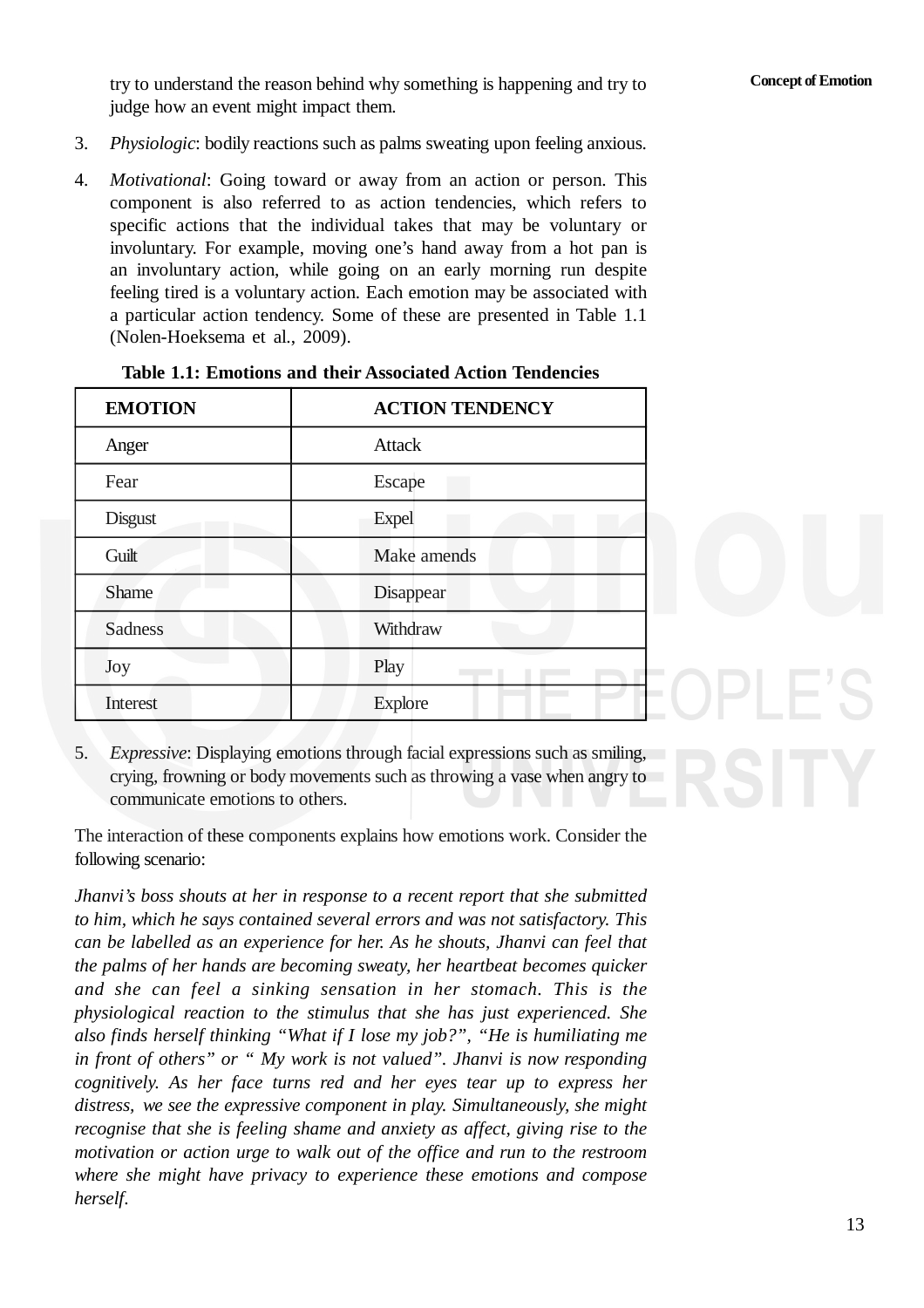**Introduction to Emotional Intelligence (EI)** 

With practice, you can become quite aware of these components as you encounter situations, especially those that give rise to intense emotions within you. You can try the following exercise to develop this skill.

#### **Exercise 1**

Step 1: Identify a situation in which you felt an intense emotion. Where were you, what happened, who said or did what.

Step 2: What sensations or changes did you notice in your body? In which parts of your body did they occur?

Step 3: What thoughts went through your mind? How did you explain what was happening to yourself? Did you make any predictions about what would happen next or in the future?

<u> El de la componentat de la componentat de la componentat de la componentat de la componentat de la componenta</u>

Step 4: What was the name of the feeling that you experienced? Was there more than one feeling? List all of them here.

Step 5: If someone were to observe you in this situation, how would they describe your facial expressions and body movements?

Step 6: What did you do or say in response?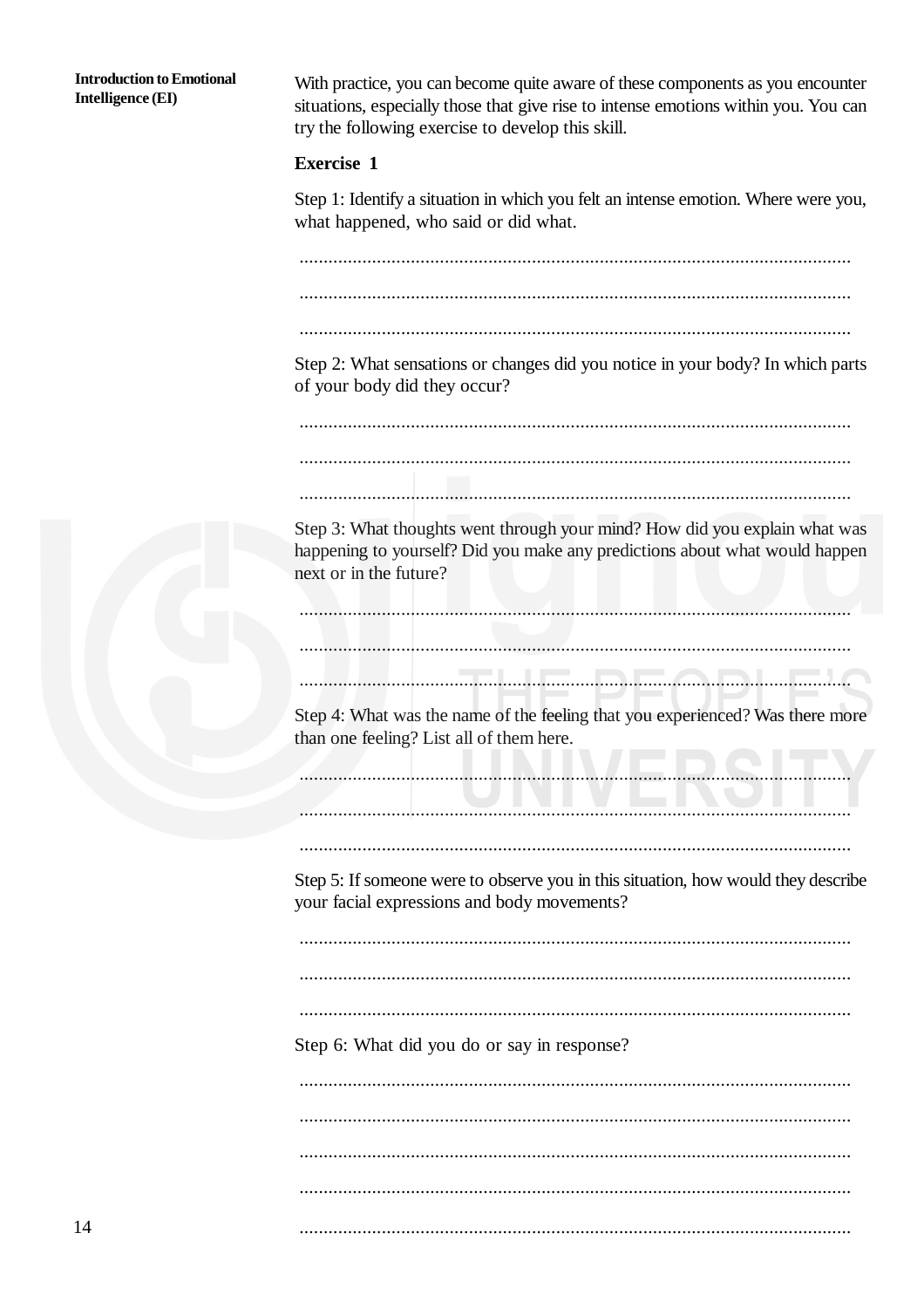### **1.5 TYPES OF EMOTIONS**

Emotions are also commonly classified as primary and secondary. Primary emotions are those that are basic and universal in the sense that they are "hard- wired", automatic and experienced in all cultures and social contexts. They are thought to have evolved so as to aid our survival as a species. Robert Plutchik (2003) identified eight of these- fear, surprise, sadness, disgust, anger, anticipation, joy and trust and represented them in the form of a colour wheel. Each of these emotions vary in intensity and show up as layers. For example, the primary emotion of fear may be called apprehension when it is at a very low intensity and terror when it is at its highest intensity. The core emotion remains the same i.e. fear.

Combinations and layers of primary emotions may give rise to more complex emotions. These are called secondary emotions and may be culture specific. These are represented in Fig. 1.1 below.



**Fig 1.1: Plutchik's Emotion Wheel**

#### **(Source:** Wikicommons)

The colour families in the figure indicate similar emotions. Darker shades indicate greater intensity. The spaces between emotions indicate combined emotions that emergence from the merging of primary emotions. In the above representation, contempt can be a combination of anger and disgust. Optimism can be seen as the combination of serenity and interest. In addition, some emotions can exist as opposites of each other: sadness is the opposite of joy, trust and disgust lie at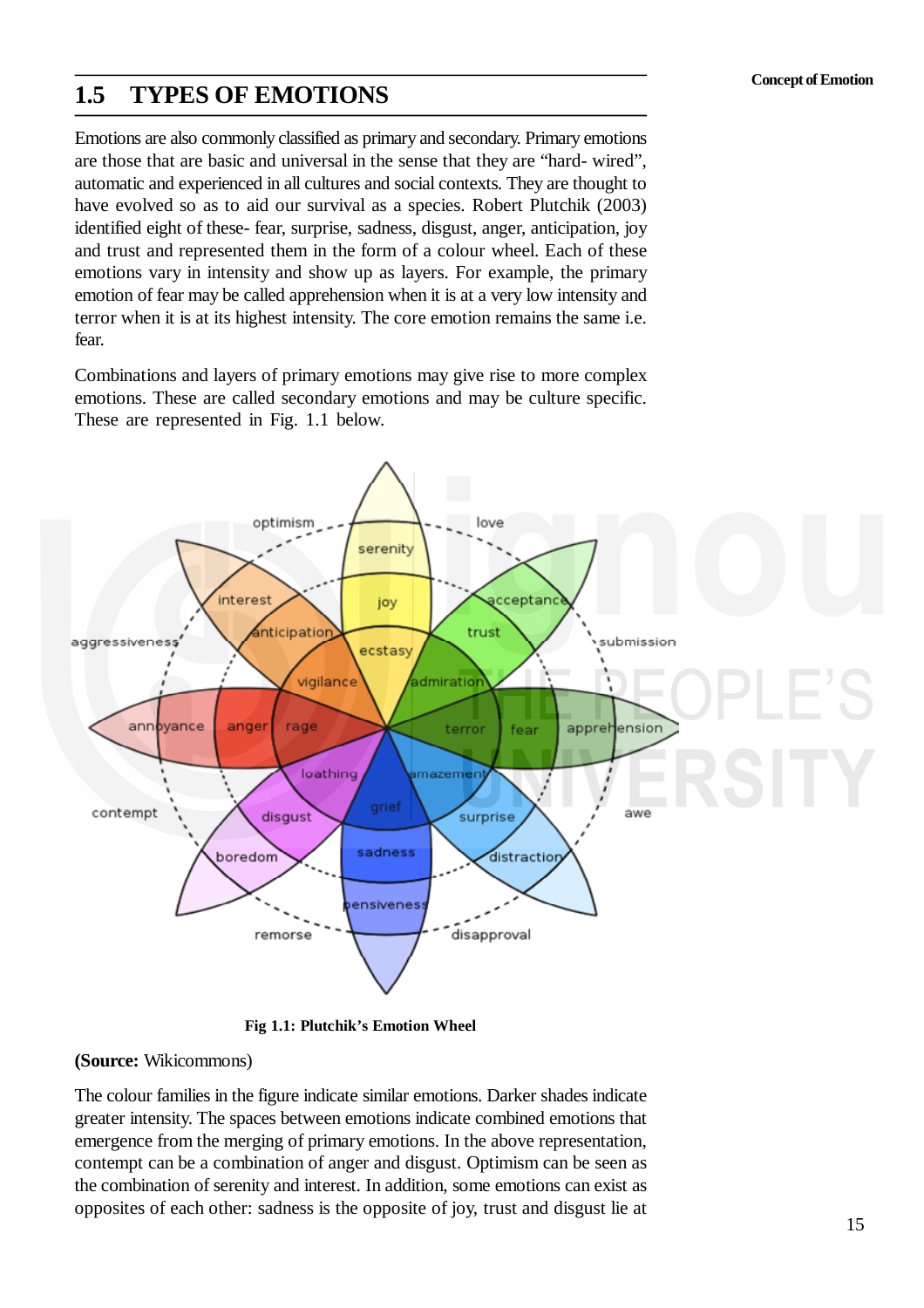**Introduction to Emotional Intelligence (EI)**

opposing ends, as do fear and anger. The wheel above indicates that different emotion words can be used to express different intensities of the same family of emotions. The emotions in the central circle of the wheel are at the highest level of intensity; rage, vigilance, ecstasy, admiration, terror, amazement, grief, and loathing. As one moves outwards in the wheel, the emotional intensity decreasesanger is less intense than rage and annoyance is even milder.

Emotions do not remain static and can transition or evolve into others over time. For example, one may be angry about a fight with a close family member at first. Over a day, this can turn into sadness, even if nothing seemingly changes in the situation.

You can practice identifying and labeling emotions through the following exercise.

#### **Exercise 2:**

Refer to Step 4 in Exercise 1. Using the colour wheel in Fig. 1.1, try and see if you can find your emotion in the wheel. Maybe you find that another emotion name fits your experienced feelings better than the one you originally selected.

i) What is the colour of your emotion?

| $\ddot{\mathbf{n}})$   | Is it a primary emotion or a combination of others?                     |
|------------------------|-------------------------------------------------------------------------|
|                        |                                                                         |
|                        |                                                                         |
|                        |                                                                         |
|                        |                                                                         |
|                        |                                                                         |
|                        |                                                                         |
| $\dddot{\mathbf{m}}$ ) | Are there any new words that you can find in the wheel that you may not |
|                        | have used before?                                                       |
|                        |                                                                         |
|                        |                                                                         |
|                        |                                                                         |
|                        |                                                                         |
|                        |                                                                         |
|                        |                                                                         |
|                        |                                                                         |
|                        | <b>Self Assessment Questions 2</b>                                      |
| 1.                     | Distinguish between primary and secondary emotions.                     |
|                        |                                                                         |
|                        |                                                                         |
|                        |                                                                         |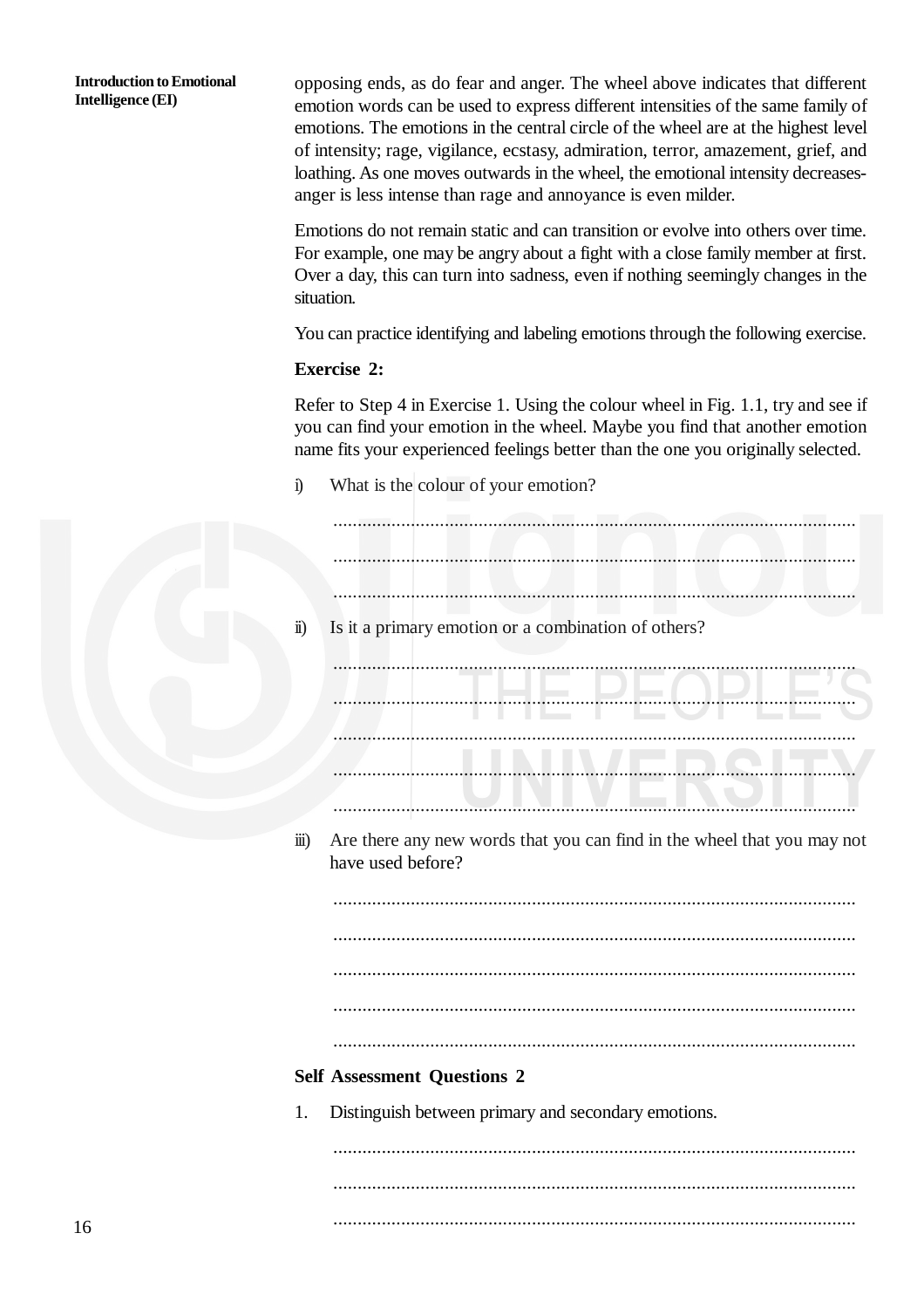2. Which component of emotions determines judgments, predictions and analysis of thoughts?

............................................................................................................ ............................................................................................................

............................................................................................................

3. How does culture impact emotional expression?

............................................................................................................ ............................................................................................................ ............................................................................................................

## 1.6 RELATIONSHIP BETWEEN EMOTIONS, **THINKING AND BEHAVIOUR**

Recall a recent time when you were feeling happy and content. What was your view of the world during the time you were in this mood? Now try and remember a time when you were feeling upset and angry at something. How did you view the world during this time? It is likely that your perception of the world (including the people in it) was different during both these phases and influenced by whichever emotions were dominant at the time. Chances are that you also behaved differently towards other people as a consequence.

Emotions, thinking and behaviour are inextricably linked. The relationship between them can best be explained through contemporary models of emotion. Referring to Fig. 1.2 below, one's thoughts or interpretation of a situation has a significant impact on the emotion one feels (Strongman, 2003). Imagine that your friend suddenly shouts at you. This is an emotional stimulus and encountering it may make you interpret or judge the outburst as "my friend is angry with me" or "my friend is rude". Depending on what you think about the stimulus, you will experience a feeling. Subsequently, some form of adaptive behaviour will follow. If your interpretation of the situation is that is your friend is angry with you, you might feel confused and ask them why they are angry. If you think that your friend is being rude, you might experience anger and shout back at them too and thus your behaviour may look very different.





**Fig. 1.2: Relationship between Thoughts, Emotions and Behaviour**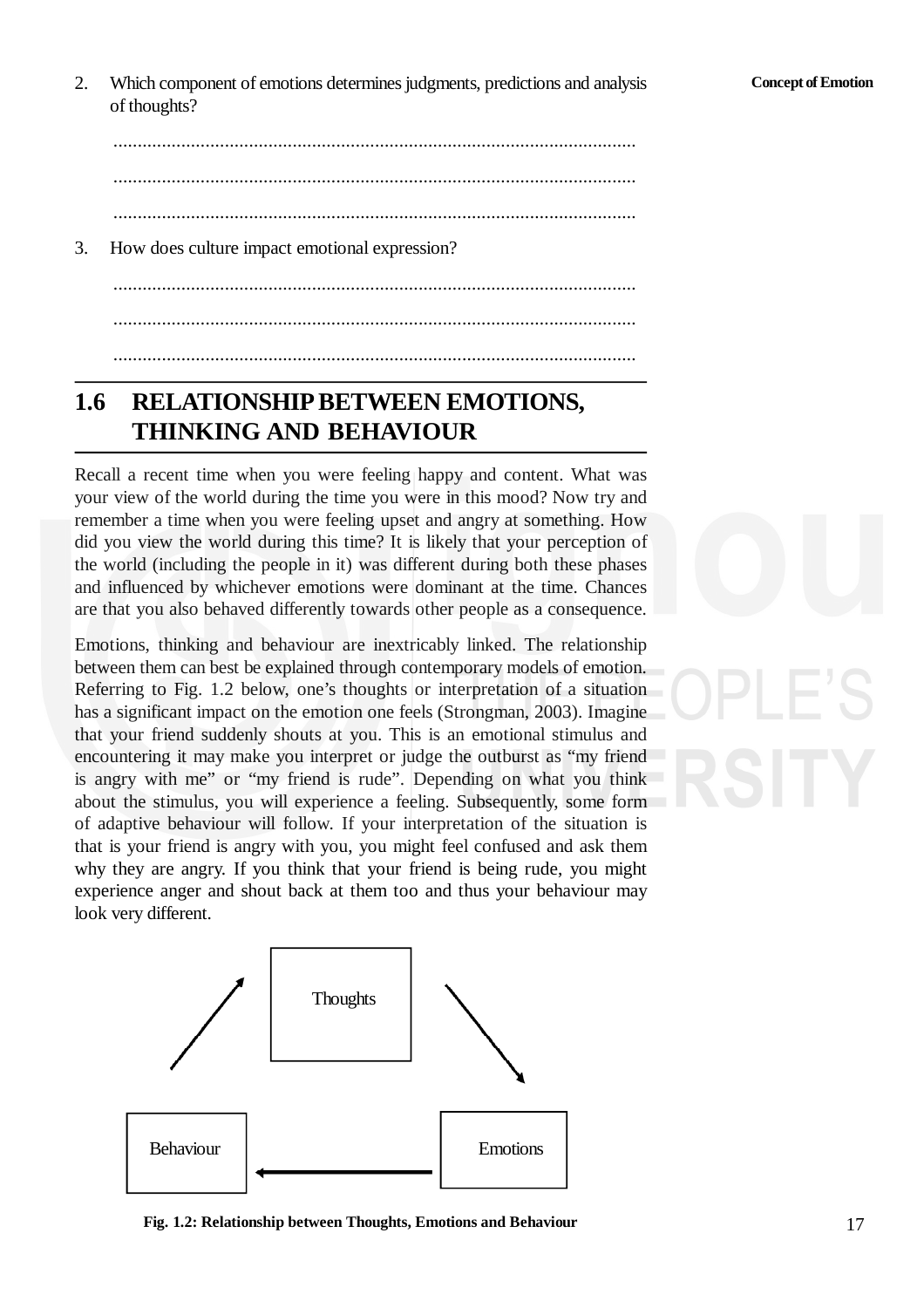This process of assigning meaning to an event and our reaction to it is called appraisal. A cognitive appraisal is, therefore an evaluation or interpretation of the personal meaning of certain circumstances that results in an emotion (Nolen-Hoeksema et al., 2009). Specific appraisals usually give rise to particular emotions and influence their intensity and quality as well. For example, an appraisal of "I desire something that someone else has", goes along with the emotion of envy. "I have been treated well by another" creates the experience of gratitude. Table 1.2 below presents a summary of some other appraisals and the emotions they create (Coon et al., 2010).

| <b>EMOTION</b>                                    | <b>APPRAISAL</b>                                          |  |  |  |
|---------------------------------------------------|-----------------------------------------------------------|--|--|--|
| Anger                                             | You have been slighted or demeaned                        |  |  |  |
| Anxiety                                           | You feel threatened                                       |  |  |  |
| Sadness                                           | You have experienced a loss                               |  |  |  |
| Guilt                                             | You have broken a moral rule                              |  |  |  |
| Happiness<br>You are moving toward a desired goal |                                                           |  |  |  |
| Love                                              | You desire affection from another person                  |  |  |  |
| Hope                                              | You fear the worst but yearn for better                   |  |  |  |
| Compassion                                        | You are moved by someone's suffering                      |  |  |  |
| Pride                                             | You are linked with a valued object or<br>accomplishment. |  |  |  |

**Table 1.2: Appraisals and Emotions they give rise to**

According to Gross (2001) and Deutschendorf (2009), changing one's interpretation of an event can prevent the experience of feeling drained and guard against overwhelming emotions. For instance, in the above example, by changing your appraisal to "she doesn't mean it", you could easily brush- off her behaviour and get on with your day. Appraisals, therefore, have the power to impact our reactions to the daily experiences of emotions, especially those that are unpleasant and stressful. By changing our own appraisals, we may be able to protect ourselves from stress and promote our well- being, even if we cannot control external situations or other people. In addition, because of differences in how a situation or event may be appraised, the same situation may give rise to different behaviour on the part of individuals. Infact, the same person may also react differently to the same situation at different times.

However, it is important to keep in mind that while emotions have the potential to energise us to act, whether action is actually taken depends on more than just emotions. Situational context, the object at which emotion is directed, anticipation and judgment of possible consequences of actions and past experiences, culture and gender all determine behavior (Baumeister, Vohs, DeWall, & Zhang, 2007). For example, people from western cultures feel comfortable expressing anger more openly than those from eastern cultures, where showing anger in the presence of others is regarded in a more negative light because of the importance assigned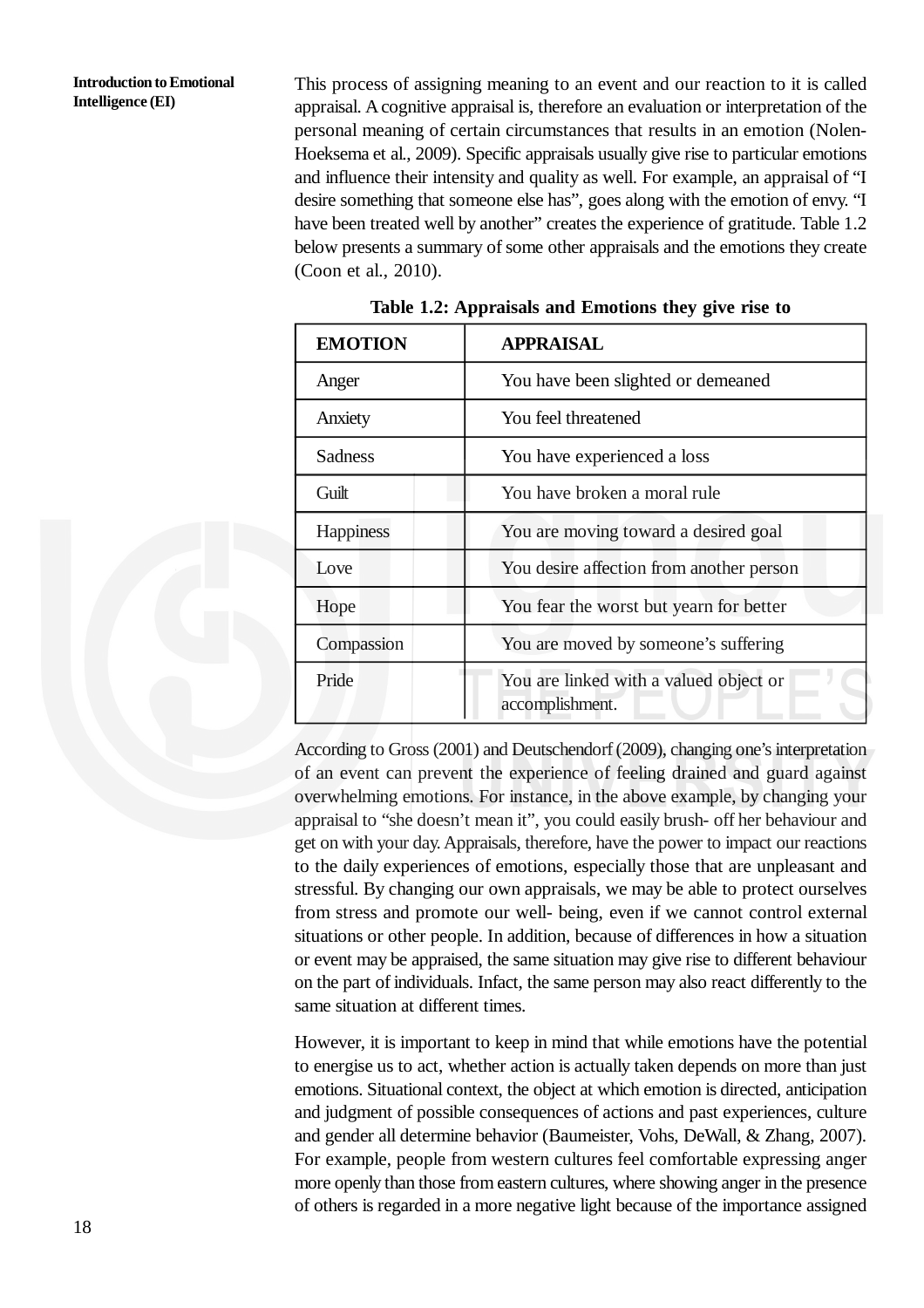**Concept of Emotion**

**PLE'S** 

to maintenance of relationships (Coon et al., 2010). Gender differences notwithstanding, men and women may be similar in their subjective experiences of emotions but express them very differently due to the differences in how they are conditioned to show their emotions (Fischer, 2000). Women are generally more comfortable showing vulnerability through the expression of sadness while men are raised not to cry easily and instead are more accepting and expressive of anger and aggression.

### **1.7 LET US SUM UP**

Emotions are complex states that are difficult to define but also fundamental to our experiences. Without their existence, our individual, interpersonal and cultural existence would be meaningless. Emotional complexity arises out of multiple components that comprise emotional experience- subjective feelings, interpretations, physiological/ bodily changes, action tendencies and expression. As human beings, we share certain basic or primary emotions, while more complex, secondary emotions may be learnt and expressed as combinations of primary emotions. While emotions may ready us for action, they do not directly cause behaviour. How we think about an emotional event determines which emotion is felt, what action is taken and how the emotion is eventually expressed. These dynamics add considerable richness to our individual and social lives and allow us to adapt to situational demands. Understanding and changing our appraisal of an experience can empower us to change our reactions and gain better control of our emotions.

### **1.8 KEY WORDS**

| <b>Emotion</b>            | Emotion is a complex chain of loosely connected<br>events that begins with a stimulus and includes<br>feelings, psychological changes, impulses to<br>action and specific goal-directed behaviour<br>(Plutchik, 2001). |
|---------------------------|------------------------------------------------------------------------------------------------------------------------------------------------------------------------------------------------------------------------|
| <b>Feelings</b>           | The term feeling is used to refer to a person's<br>private emotional experience or self- perception<br>of a specific emotion.                                                                                          |
| <b>Moods</b>              | Moods are of lower intensity, generally last for<br>$\ddot{\cdot}$<br>longer periods of time, even days and may not<br>necessarily be associated with a certain,<br>immediate event or cause.                          |
| <b>Primary Emotions</b>   | : Primary emotions are those that are basic and<br>universal in the sense that they are "hard-wired",<br>automatic and experienced in all cultures and<br>social contexts.                                             |
| <b>Secondary Emotions</b> | Combinations and layers of primary emotions<br>may give rise to more complex emotions. These<br>are called secondary emotions and may be<br>culture specific.                                                          |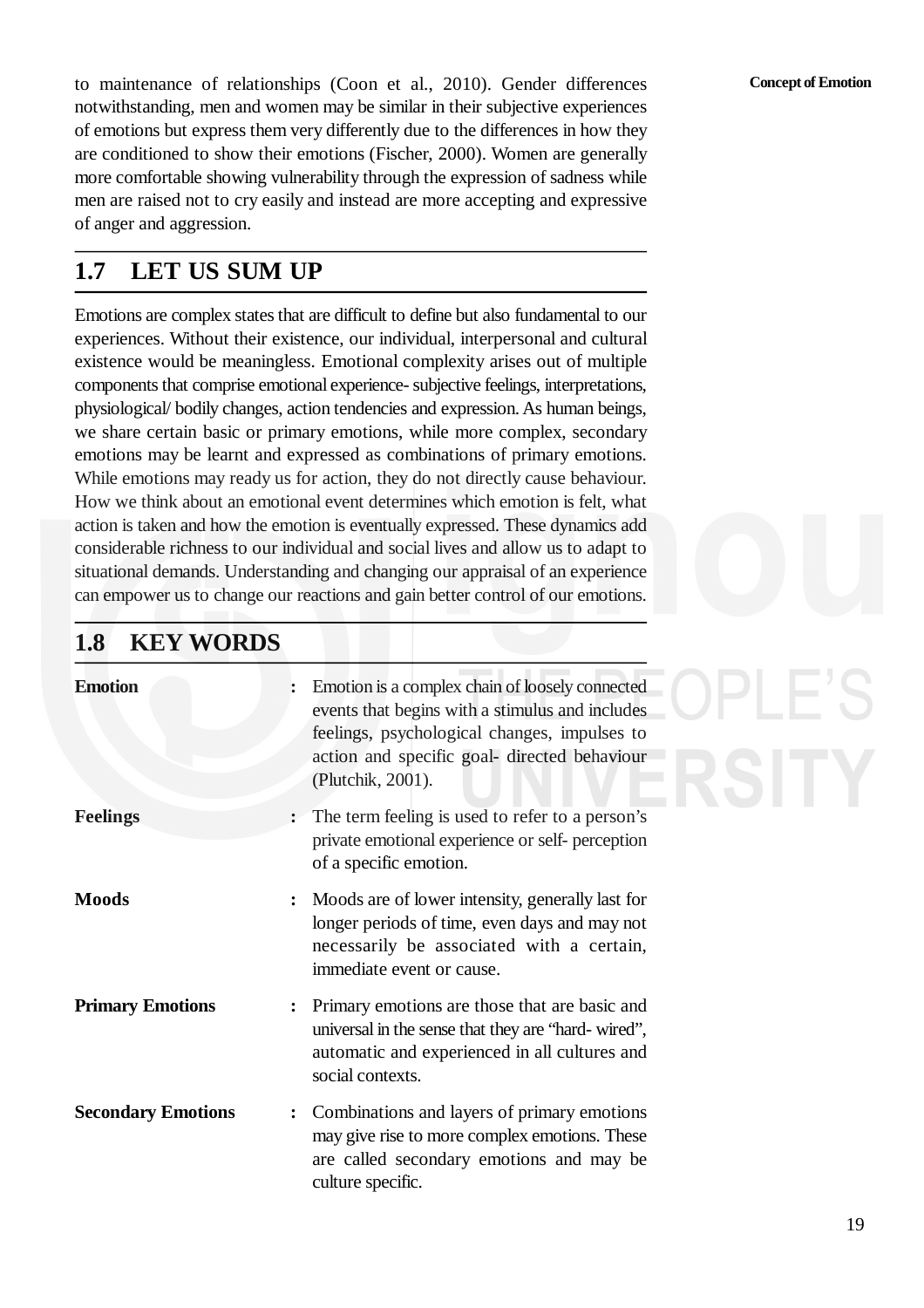### **1.9 ANSWERS TO SELF ASSESSMENT QUESTIONS**

#### **Self Assessment Questions 1**

1. Emotion is defined as a complex chain of loosely connected events that begins with a stimulus and includes feelings, psychological changes, impulses to action and specific goal- directed behaviour (Plutchik, 2001).

| $\overline{2}$ . | <b>Emotion</b>                                                  | <b>Feeling</b>                                                                   | <b>Mood</b>                                            |
|------------------|-----------------------------------------------------------------|----------------------------------------------------------------------------------|--------------------------------------------------------|
|                  | Instant physical response<br>to a stimulus without<br>awareness | Conscious awareness<br>of an emotion that<br>arises in response to<br>a stimulus | Can occur without<br>an external<br>stimulus           |
|                  | Brief in duration                                               | Brief in duration                                                                | Lasts over a<br>long period of time;<br>sometimes days |

3. When emotions serve the purpose of communication between persons and contribute to the initiation and management of relationships with others, they are performing an interpersonal function. Emotional expressions provide vital information about how one might feel towards another or what one intends to do with reference to another person. For example, an expression of disgust signals others to withdraw or stay away, while a smile is often considered a social invitation.

#### **Self Assessment Questions 2**

- 1. Primary emotions are instinctive and universal among human beings. They are also limited in number. Researchers have identified eight primary emotions: fear, surprise, sadness, disgust, anger, anticipation, joy and trust. In contrast, secondary emotions are learned and may not be shared across different cultures or societies. They are formed by combining at least two primary emotions. Unlike the very limited range of primary emotions, secondary emotions are many. Plutchik identified as many as 24 secondary emotions formed by mixing primary emotions.
- 2. Cognitive component of emotions determines judgments, predictions and analysis of thoughts because it involves the process of assigning meaning to an experienced emotion.
- 3. Culture exerts an impact on emotion expression by defining display rules about which emotions are considered appropriate to be expressed in different contexts and the manner in which they are to be expressed. For example, eastern cultures encourage free expression of aggressive emotions such as anger in men and label them as strong, to the exclusion of emotions such as sadness. Similarly, crying may be considered weak and unmanly. Individualistic societies such as western cultures value ambition and ruthlessness and associate it with achievement, while collectivistic cultures value trust and consideration for the group or community and may drive behaviour by reinforcing sacrifices for others.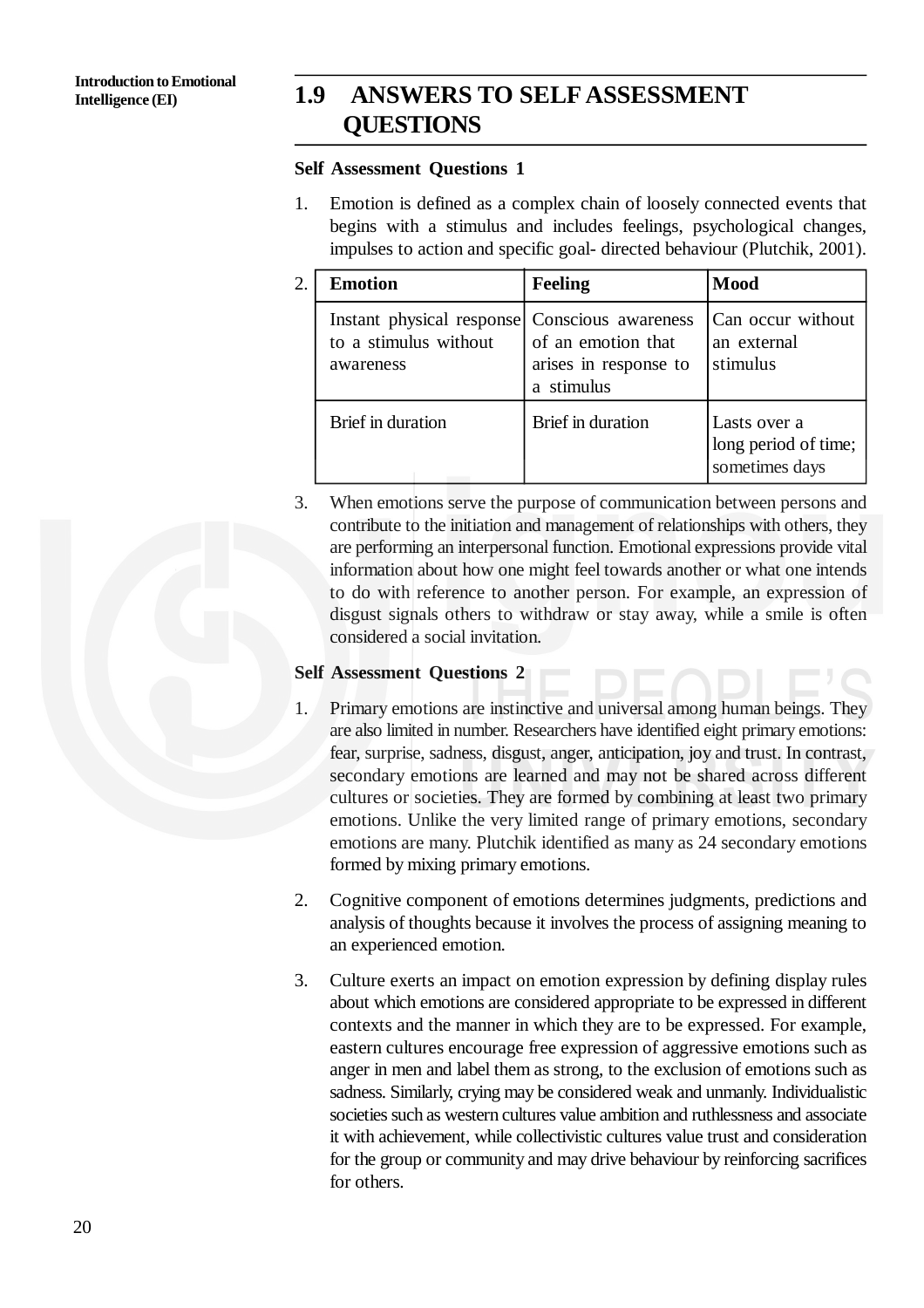### **1.10 UNIT END QUESTIONS**

- 1. What are the different components of emotions? Explain with the help of an example.
- 2. Differentiate between primary and secondary emotions.
- 3. Explain the relationship between emotions, thoughts and behavior.
- 4. What is cognitive appraisal? How is it useful?
- 5. In your opinion, are emotions disruptive or useful? Justify your answer.

## **1.11 ANSWERS TO UNIT END QUESTIONS**

1. Emotions have five main components:

Affective: subjective feelings

Cognitive: interpretation or thinking

Physiologic: bodily arousal

Motivational: capacity of emotions to direct one to or away from some action

Expressive: displaying emotions through facial expressions or body language.

| 2.   PRIMARY EMOTIONS    | <b>SECONDARY EMOTIONS</b>                                         |  |
|--------------------------|-------------------------------------------------------------------|--|
| Basic, independent units | Made up of two or more<br>primary emotions                        |  |
|                          | Hard- wired and universal Not universal but culturally influenced |  |

- 3. Emotions, thoughts and behaviour are connected to each other. When a situational event occurs, individuals interpret or evaluate the situation to make sense of it. This occurs in the form of thoughts. The kind of thoughts one has about a situation, may determine what one feels or experiences as an emotion. The felt emotion, in turn, has the potential to give rise to some form of action directed towards the situation. This cycle may continue with one's reaction giving rise to further thoughts and emotions and so on.
- 4. Cognitive appraisal refers to evaluation or interpretation of information received about a particular environmental situation or state of the body. Appraisals are useful because they enable us to make sense of our environment (especially emotion producing events) and internal states. Specific emotions arise as a result of specific appraisals. They also influence the intensity and quality of emotions as well. It therefore follows that emotions can be changed by altering our appraisals as well.
- 5. In and of themselves, emotions are neither entirely disruptive nor entirely useful. The utility of emotions is determined by how an individual may use them as important sources of information or become perturbed by them because of his/ her own difficulties in managing or using them. For example, fear has the useful function of alerting us to potential danger